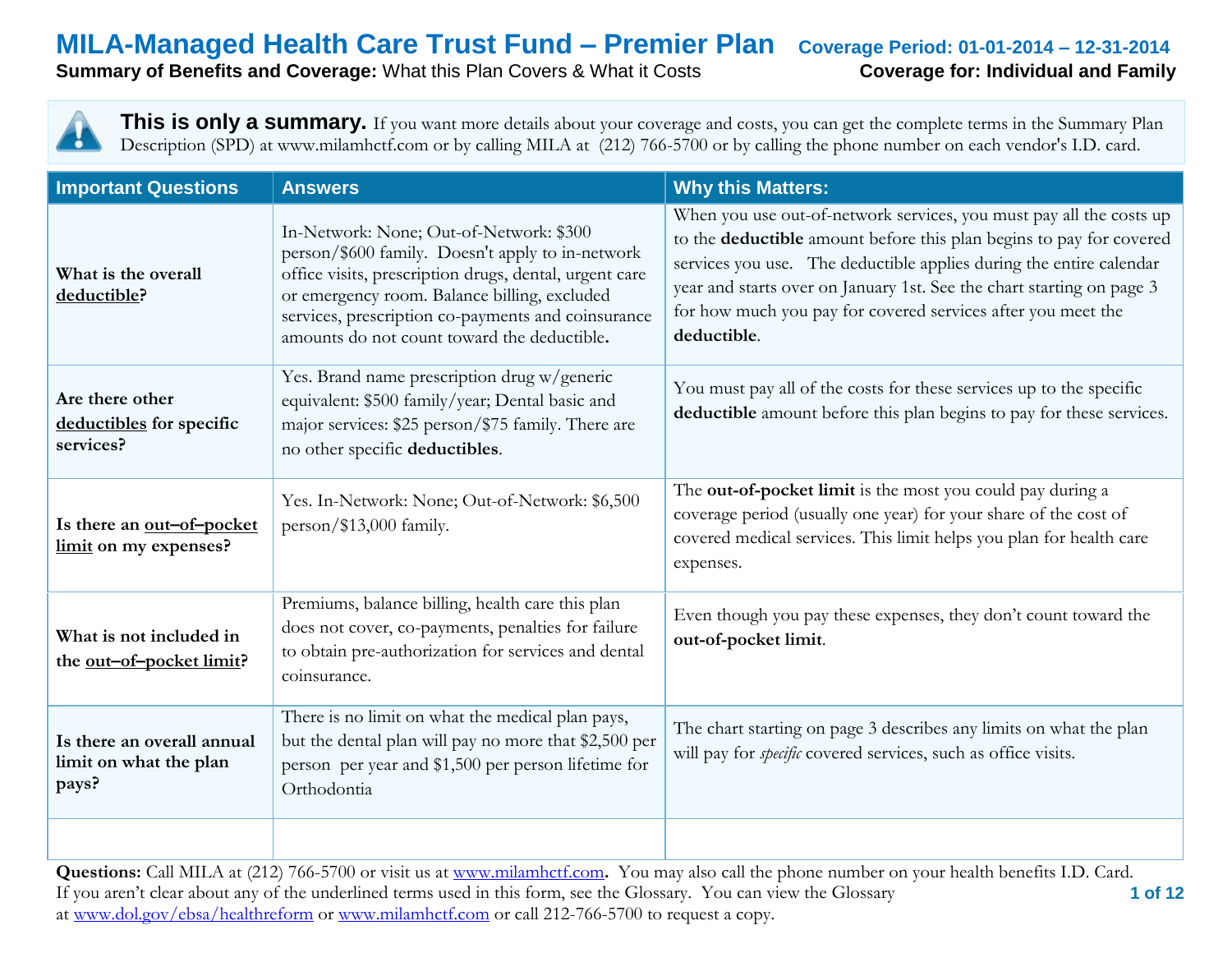### **MILA-Managed Health Care Trust Fund – Premier Plan Coverage Period: 01-01-2014 – 12-31-2014 Summary of Benefits and Coverage:** What this Plan Covers & What it Costs **Coverage for: Individual and Family**

| Does this plan use a<br>network of providers?  | Yes. For a list of in-network <b>providers</b> , see<br>www.milamhctf.com or call the number on the<br>back of the ID card for each vendor. | If you use an in-network doctor or other health care <b>provider</b> , this<br>plan will pay some or all of the costs of covered services. Be aware,<br>your in-network doctor or hospital may use an out-of-network<br>provider for some services. See the chart starting on page 3 for how<br>this plan pays different kinds of <b>providers</b> . |
|------------------------------------------------|---------------------------------------------------------------------------------------------------------------------------------------------|------------------------------------------------------------------------------------------------------------------------------------------------------------------------------------------------------------------------------------------------------------------------------------------------------------------------------------------------------|
| Do I need a referral to see<br>a specialist?   | No.                                                                                                                                         | You can see the specialist you choose without permission from this<br>plan.                                                                                                                                                                                                                                                                          |
| Are there services this<br>plan doesn't cover? | Yes.                                                                                                                                        | Some of the services this plan doesn't cover are listed on page 8. See<br>your Summary Plan Description (SPD) for additional information<br>about excluded services.                                                                                                                                                                                 |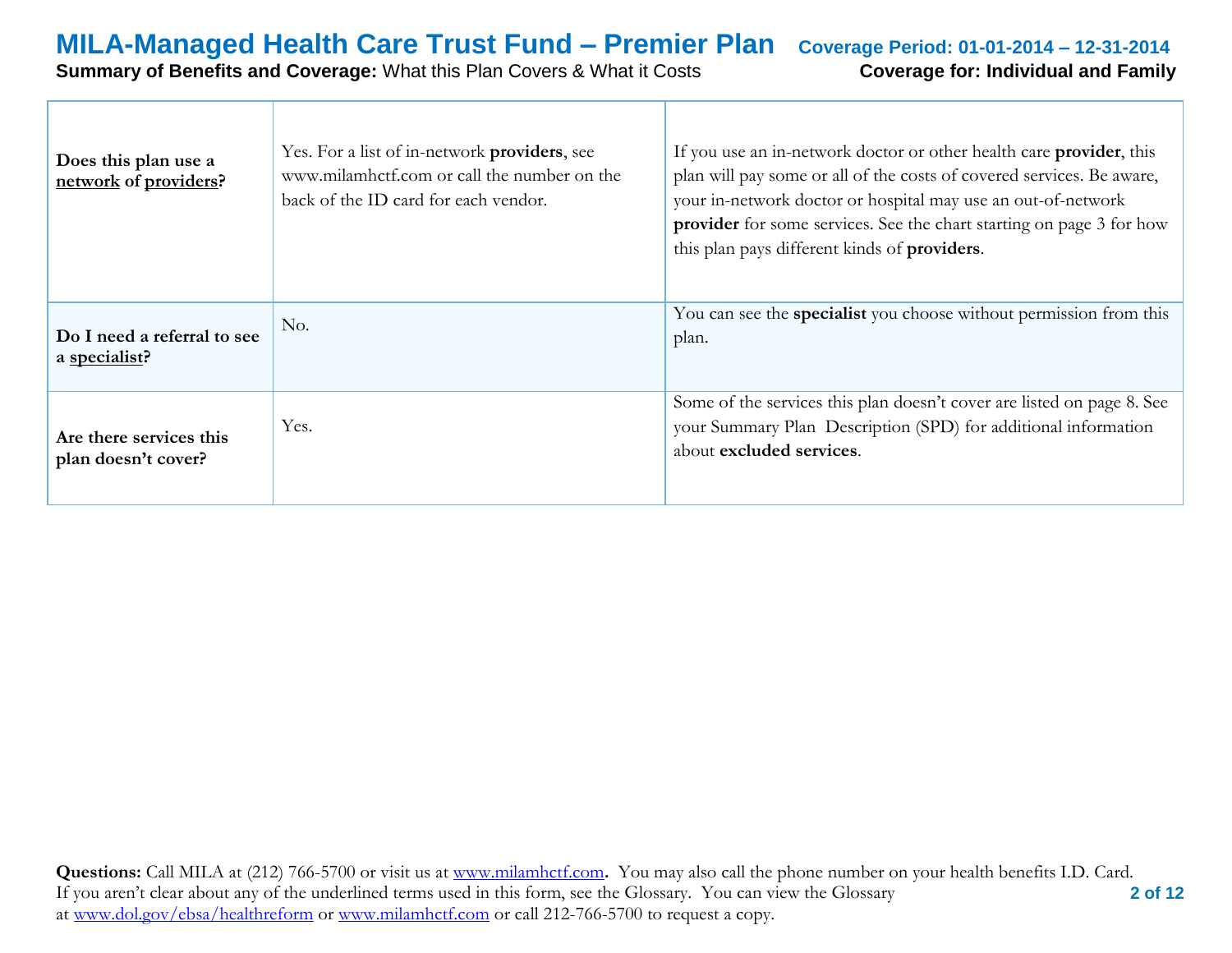**Summary of Benefits and Coverage:** What this Plan Covers & What it Costs **Coverage for: Individual and Family** 

- **Copayments** are fixed dollar amounts (for example, \$15) you pay for covered health care, usually when you receive the service.
- **Coinsurance** is *your* share of the costs of a covered service, calculated as a percent of the **allowed amount** for the service. For example, if the plan's **allowed amount** for an overnight hospital stay is \$1,000, your **coinsurance** payment of 40% would be \$400. This may change if you haven't met your **deductible**.
- The amount the plan pays for covered services is based on the **allowed amount**. If an out-of-network **provider** charges more than the **allowed amount**, you may have to pay the difference. For example, if an out-of-network hospital charges \$1,500 for an overnight stay and the **allowed amount** is \$1,000, you may have to pay the \$500 difference. (This is called **balance billing**.)
- This plan may encourage you to use in-network providers by charging you no **deductibles** and lower **copayments** and no **coinsurance** amounts.

| <b>Common</b><br><b>Medical Event</b>                        | <b>Services You May Need</b>                        | Your Cost If You Use an<br><b>In-network Provider</b>                                                                                                   | <b>Your Cost If</b><br><b>You Use an</b><br><b>Out-of-network</b><br><b>Provider</b> | <b>Limitations &amp; Exceptions</b>                                                                                                                                              |
|--------------------------------------------------------------|-----------------------------------------------------|---------------------------------------------------------------------------------------------------------------------------------------------------------|--------------------------------------------------------------------------------------|----------------------------------------------------------------------------------------------------------------------------------------------------------------------------------|
|                                                              | Primary care visit to treat an<br>injury or illness | \$15 copay/visit                                                                                                                                        | 40% coinsurance<br>after deductible                                                  | $OB/GYN$ is covered as specialist for<br>illness-related care.                                                                                                                   |
|                                                              | Specialist visit                                    | $$30$ copay/visit                                                                                                                                       | 40% coinsurance<br>after deductible                                                  |                                                                                                                                                                                  |
| If you visit a health<br>care provider's office<br>or clinic | Other practitioner office visit                     | \$30 copay/visit for acupuncture;<br>\$10/visit for short term<br>rehabilitation therapy,<br>chiropractic and office visits for<br>diagnostic radiology | 40% coinsurance<br>after deductible                                                  | Chiropractic limited to 60 visits per<br>year, in- and out-of-network combined.<br>Acupuncture is available in-network<br>only and limited to \$80 maximum<br>benefit per visit. |
|                                                              | Preventive<br>care/screening/immunization           | PCP - \$15 copay/visit; Specialist<br>- \$30 copay/visit<br>Immunization - No charge                                                                    | Not covered                                                                          | Age and frequency limits apply. Not<br>covered out-of-network.                                                                                                                   |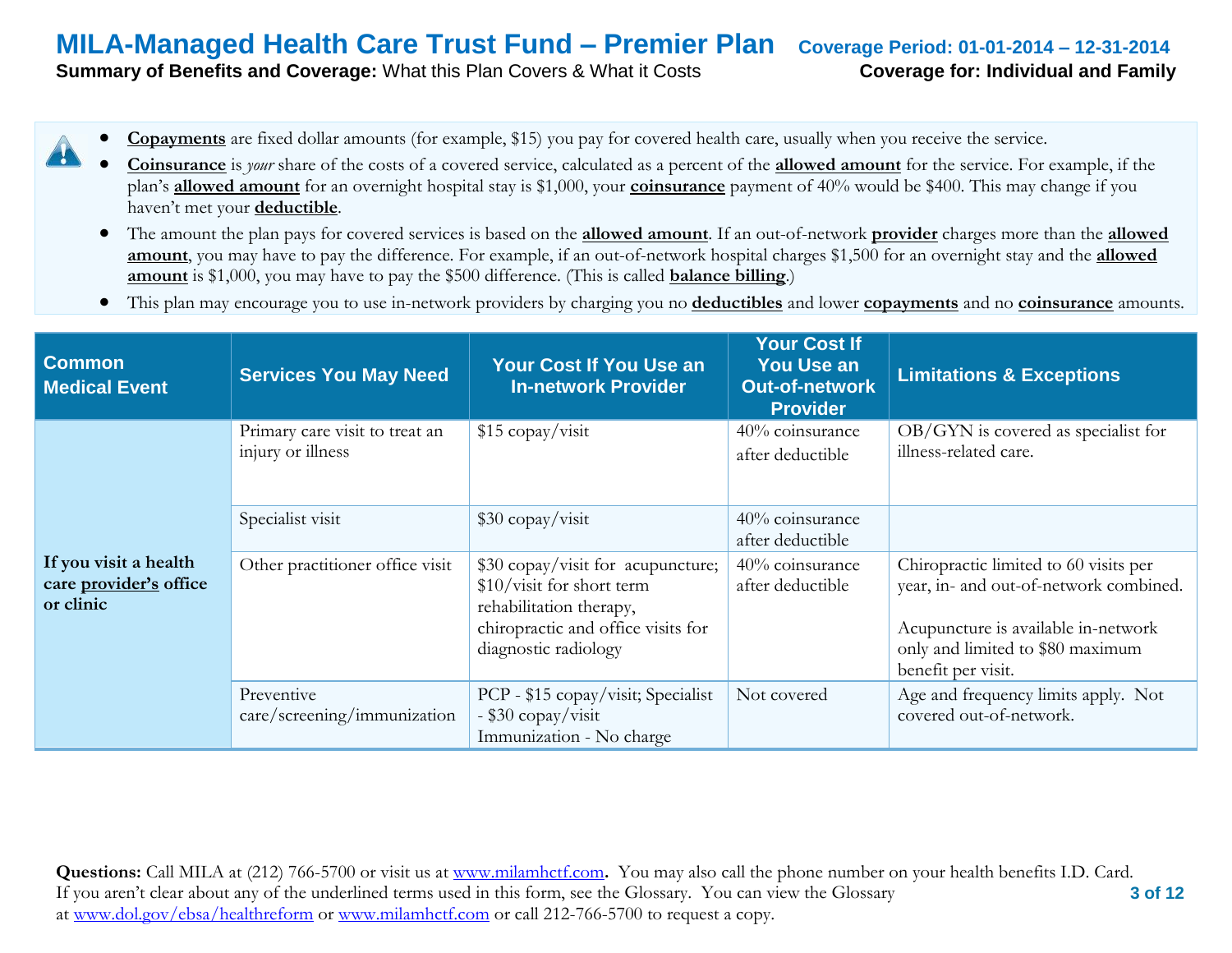**Summary of Benefits and Coverage:** What this Plan Covers & What it Costs **Coverage for: Individual and Family** 

| <b>Common</b><br><b>Medical Event</b>                                                                     | <b>Services You May Need</b>                 | <b>Your Cost If You Use an</b><br><b>In-network Provider</b>                                                               | <b>Your Cost If</b><br><b>You Use an</b><br>Out-of-network<br><b>Provider</b>                                       | <b>Limitations &amp; Exceptions</b>                                                                                                                                                                                                                   |
|-----------------------------------------------------------------------------------------------------------|----------------------------------------------|----------------------------------------------------------------------------------------------------------------------------|---------------------------------------------------------------------------------------------------------------------|-------------------------------------------------------------------------------------------------------------------------------------------------------------------------------------------------------------------------------------------------------|
| If you have a test                                                                                        | Diagnostic test (x-ray, blood<br>work)       | No charge; \$10 copay/visit if<br>performed in physician office as<br>part of office visit and for<br>diagnostic radiology | 40% coinsurance<br>after deductible                                                                                 | No additional charge after office visit<br>copay if given during office visit.                                                                                                                                                                        |
|                                                                                                           | Imaging (CT/PET scans,<br>MRI <sub>s</sub> ) | No charge; \$10 copay/visit if<br>performed in physician office as<br>part of office visit                                 | 40% coinsurance<br>after deductible                                                                                 | Failure to obtain pre-authorization will<br>result in 20% reduction in benefits.<br>No additional charge after office visit<br>copay if given during office visit.                                                                                    |
|                                                                                                           | Generic drugs                                | Retail and Mail Order: \$5<br>copay/prescription                                                                           | Retail only: \$5<br>copay/prescription<br>plus additional cost<br>for out-of-network<br>pharmacy; no mail<br>order  | Retail up to 30-day supply plus one<br>refill. Mail order up to 90-day supply;<br>must be used after one refill at retail.<br>All maintence drugs must go through<br>CVS mail order or the CVS<br>Maintenance Choice Program.                         |
| If you need drugs to<br>treat your illness or<br>condition<br>More information about<br>prescription drug | Preferred brand drugs                        | Retail: \$10 copay/prescription;<br>Mail Order: \$15<br>copay/prescription                                                 | Retail only: \$10<br>copay/prescription<br>plus additional cost<br>for out-of-network<br>pharmacy; no mail<br>order | Some medications require prior<br>approval from Caremark. Brand name<br>drugs with generic equivalent (multi-<br>source drugs) subject to \$500 deductible<br>plus excess cost of multi-source drug.                                                  |
| coverage is available at<br>www.caremark.com                                                              | Non-preferred brand drugs                    | Retail: \$25 copay/prescription;<br>Mail Order: \$50<br>copay/prescription                                                 | Retail only: \$25<br>copay/prescription<br>plus additional cost<br>for out-of-network<br>pharmacy; no mail<br>order | Must submit claim to Caremark for out-<br>of-network retail pharmacy.<br>Responsible for the copay and<br>additional cost between what the<br>prescription would have cost at in-<br>network pharmacy and the cost at the<br>out-of-network pharmacy. |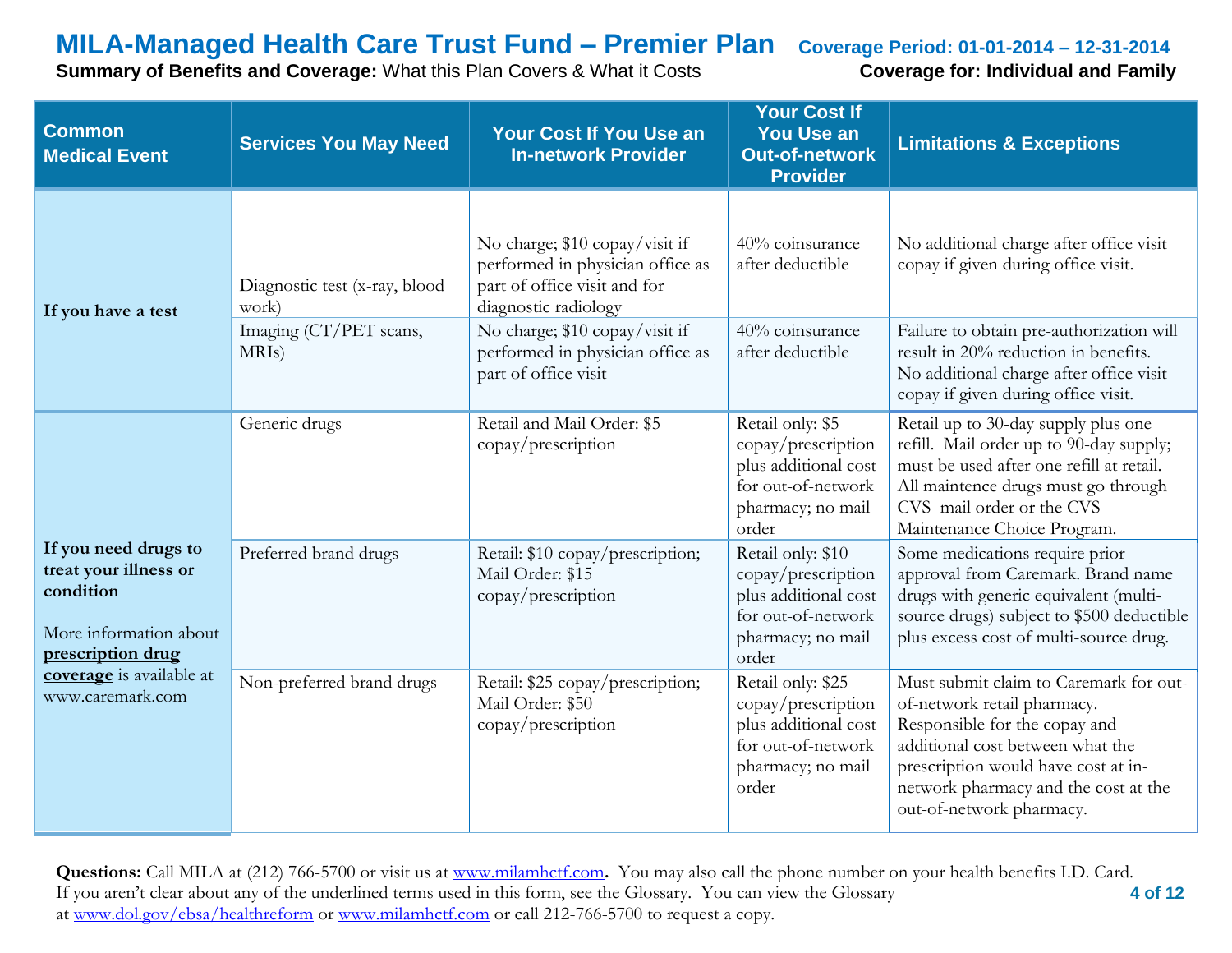**Summary of Benefits and Coverage:** What this Plan Covers & What it Costs **Coverage for: Individual and Family** 

| <b>Common</b><br><b>Medical Event</b> | <b>Services You May Need</b>                      | <b>Your Cost If You Use an</b><br><b>In-network Provider</b>                            | <b>Your Cost If</b><br><b>You Use an</b><br><b>Out-of-network</b><br><b>Provider</b> | <b>Limitations &amp; Exceptions</b>                                                                                                                                                                                                                                                                                                                         |
|---------------------------------------|---------------------------------------------------|-----------------------------------------------------------------------------------------|--------------------------------------------------------------------------------------|-------------------------------------------------------------------------------------------------------------------------------------------------------------------------------------------------------------------------------------------------------------------------------------------------------------------------------------------------------------|
|                                       | Specialty drugs                                   | Generic: Retail \$5<br>Preferred brand: Retail \$10<br>Non-preferred brand: Retail \$25 | See Limitations<br>and<br>Exceptions                                                 | Must submit claim to Caremark for out-<br>of-network retail pharmacy.<br>Responsible for the copay and<br>additional cost between what the<br>prescription would have cost at<br>In-network pharmacy and the cost at<br>the out-of-network pharmacy. Please<br>call the number on the back of your<br>I.D. card for more information on<br>Specialty Drugs. |
| If you have outpatient                | Facility fee (e.g., ambulatory<br>surgery center) | No Charge                                                                               | 40% coinsurance<br>after deductible                                                  | Includes outpatient surgery and non-<br>surgery facility charges.                                                                                                                                                                                                                                                                                           |
| surgery                               | Physician/surgeon fees                            | No Charge                                                                               | 40% coinsurance<br>after deductible                                                  | Failure to obtain pre-authorization will<br>result in 20% reduction in benefits for<br>certain surgeries/procedures. 50%<br>reduction of charges to the surgery of<br>lesser charge for multiple surgeries<br>performed during one operating<br>session.                                                                                                    |
| If you need immediate                 | Emergency room services                           | If true emergency,<br>\$25 copay/visit                                                  | If true emergency,<br>\$25 copay/visit                                               | Emergency room coverage is only for a<br>valid emergency. Copay waived if<br>admitted within 24 hrs.                                                                                                                                                                                                                                                        |
| medical attention                     | Emergency medical<br>transportation               | No charge                                                                               | No charge                                                                            | Licensed ambulance to and from<br>nearest covered treatment facility                                                                                                                                                                                                                                                                                        |
|                                       | Urgent care                                       | \$25 copay/visit                                                                        | \$25 copay/visit                                                                     | Copay waived if admitted within 24 hrs.                                                                                                                                                                                                                                                                                                                     |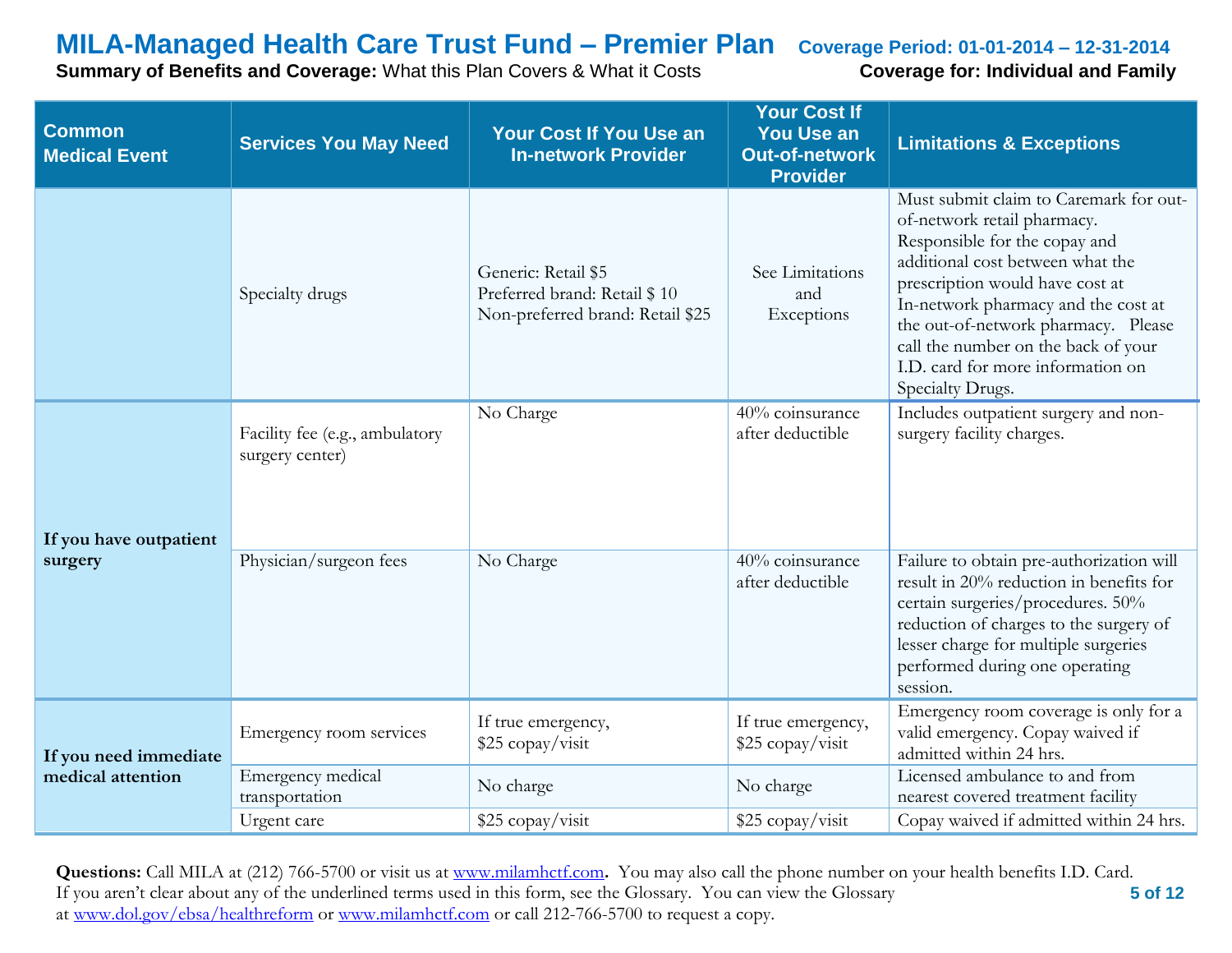**Summary of Benefits and Coverage:** What this Plan Covers & What it Costs **Coverage for: Individual and Family** 

| <b>Common</b><br><b>Medical Event</b>    | <b>Services You May Need</b>                    | <b>Your Cost If You Use an</b><br><b>In-network Provider</b>            | <b>Your Cost If</b><br><b>You Use an</b><br><b>Out-of-network</b><br><b>Provider</b> | <b>Limitations &amp; Exceptions</b>                                                                                                                 |
|------------------------------------------|-------------------------------------------------|-------------------------------------------------------------------------|--------------------------------------------------------------------------------------|-----------------------------------------------------------------------------------------------------------------------------------------------------|
| If you have a hospital                   | Facility fee (e.g., hospital<br>room)           | No charge                                                               | 40% coinsurance<br>after deductible                                                  | Failure to obtain pre-authorization will<br>result in 20% reduction in benefits.<br>Limited to semi-private room<br>negotiated rate.                |
| stay                                     | Physician/surgeon fee                           | No charge                                                               | 40% coinsurance<br>after deductible                                                  | 50% reduction of charges to the surgery<br>of lesser charge for multiple surgeries<br>performed during one operating<br>session.                    |
|                                          | Mental/Behavioral health<br>outpatient services | \$15 co-pay/office visit, no<br>charge for other outpatient<br>services | 40% coinsurance<br>after deductible                                                  | Includes individual, group and intensive<br>outpatient treatment. Intensive<br>outpatient treatment must be approved<br>by Cigna Behavioral Health. |
| If you have mental<br>health, behavioral | Mental/Behavioral health<br>inpatient services  | No charge                                                               | 40% coinsurance<br>after deductible                                                  | Failure to obtain pre-authorization will<br>result in 20% reduction in benefits.<br>Limited to semi-private room<br>negotiated rate.                |
| health, or substance<br>abuse needs      | Substance use disorder<br>outpatient services   | \$15 co-pay/office visit, no<br>charge for other outpatient<br>services | 40% coinsurance<br>after deductible                                                  | Includes individual, group and intensive<br>outpatient treatment. Intensive<br>outpatient treatment must be approved<br>by Cigna Behavioral Health. |
|                                          | Substance use disorder<br>inpatient services    | No charge                                                               | 40% coinsurance<br>after deductible                                                  | Includes individual, group and intensive<br>outpatient treatment. Intensive<br>outpatient treatment must be approved<br>by Cigna Behavioral Health. |
|                                          | Prenatal and postnatal care                     | \$15 copay to confirm pregnancy;<br>no charge for subsequent visits     | 40% coinsurance<br>after deductible                                                  | Copay only applies to first visit to<br>confirm pregnancy.                                                                                          |
| If you are pregnant                      | Delivery and all inpatient<br>services          | No charge                                                               | 40% coinsurance<br>after deductible                                                  | Includes inpatient hospital and birthing<br>center; nurse midwives in-network only.                                                                 |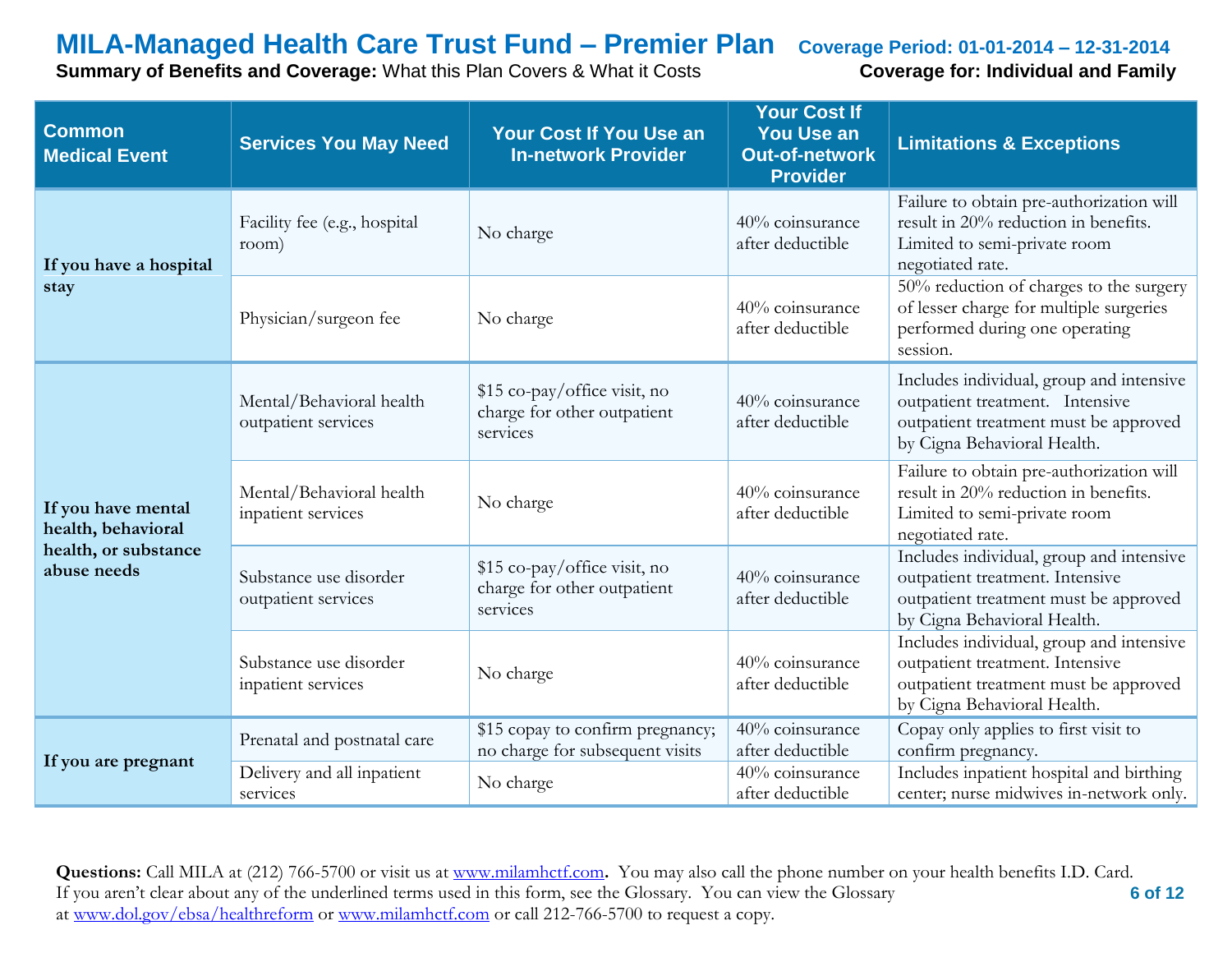**Summary of Benefits and Coverage:** What this Plan Covers & What it Costs **Coverage for: Individual and Family** 

| <b>Common</b><br><b>Medical Event</b>  | <b>Services You May Need</b> | <b>Your Cost If You Use an</b><br><b>In-network Provider</b>                                                                | <b>Your Cost If</b><br><b>You Use an</b><br><b>Out-of-network</b><br><b>Provider</b> | <b>Limitations &amp; Exceptions</b>                                                                                                                                                                                                                               |
|----------------------------------------|------------------------------|-----------------------------------------------------------------------------------------------------------------------------|--------------------------------------------------------------------------------------|-------------------------------------------------------------------------------------------------------------------------------------------------------------------------------------------------------------------------------------------------------------------|
|                                        | Home health care             | No charge                                                                                                                   | 40% coinsurance<br>after deductible                                                  | 120-days maximum/calendar year. 4<br>hours $=$ 1 visit. Failure to obtain pre-<br>authorization will result in 20%<br>reduction in benefits.                                                                                                                      |
| If you need help<br>recovering or have | Rehabilitation services      | \$10 copay/visit, outpatient; no<br>charge for inpatient skilled<br>nursing facility (SNF), rehab and<br>sub-acute facility | 40% coinsurance<br>after deductible                                                  | Short-term outpatient rehab limited to<br>combined total of 60 visits/year.<br>Inpatient SNF, rehab and sub-acute<br>facility limited to combined total of 100<br>days/year. Failure to obtain pre-<br>authorization will result in 20%<br>reduction in benefits. |
| other special health                   | Habilitation services        | Not covered                                                                                                                 | Not covered                                                                          | You must pay 100% of these expenses                                                                                                                                                                                                                               |
| needs                                  | Skilled nursing care         | No charge for inpatient skilled<br>nursing facility (SNF) or sub-<br>acute facility                                         | 40% coinsurance<br>after deductible                                                  | Inpatient SNF, rehab and sub-acute<br>facility limited to combined total of 100<br>days/year. Failure to obtain pre-<br>authorization will result in 20%<br>reduction in benefits.                                                                                |
|                                        | Durable medical equipment    | No charge                                                                                                                   | 40% coinsurance<br>after deductible                                                  | Limited to approved equipment.                                                                                                                                                                                                                                    |
|                                        | Hospice service              | No charge                                                                                                                   | 40% coinsurance<br>after deductible                                                  | Failure to obtain pre-authorization will<br>result in 20% reduction in benefits.<br>Maximum 180-days/lifetime.                                                                                                                                                    |
|                                        | Eye exam                     | \$10 copay/exam                                                                                                             | Balances over \$30                                                                   | One exam/12 months (with dilation<br>and refraction as necessary). Out-of-<br>network maximum of \$30 per exam.                                                                                                                                                   |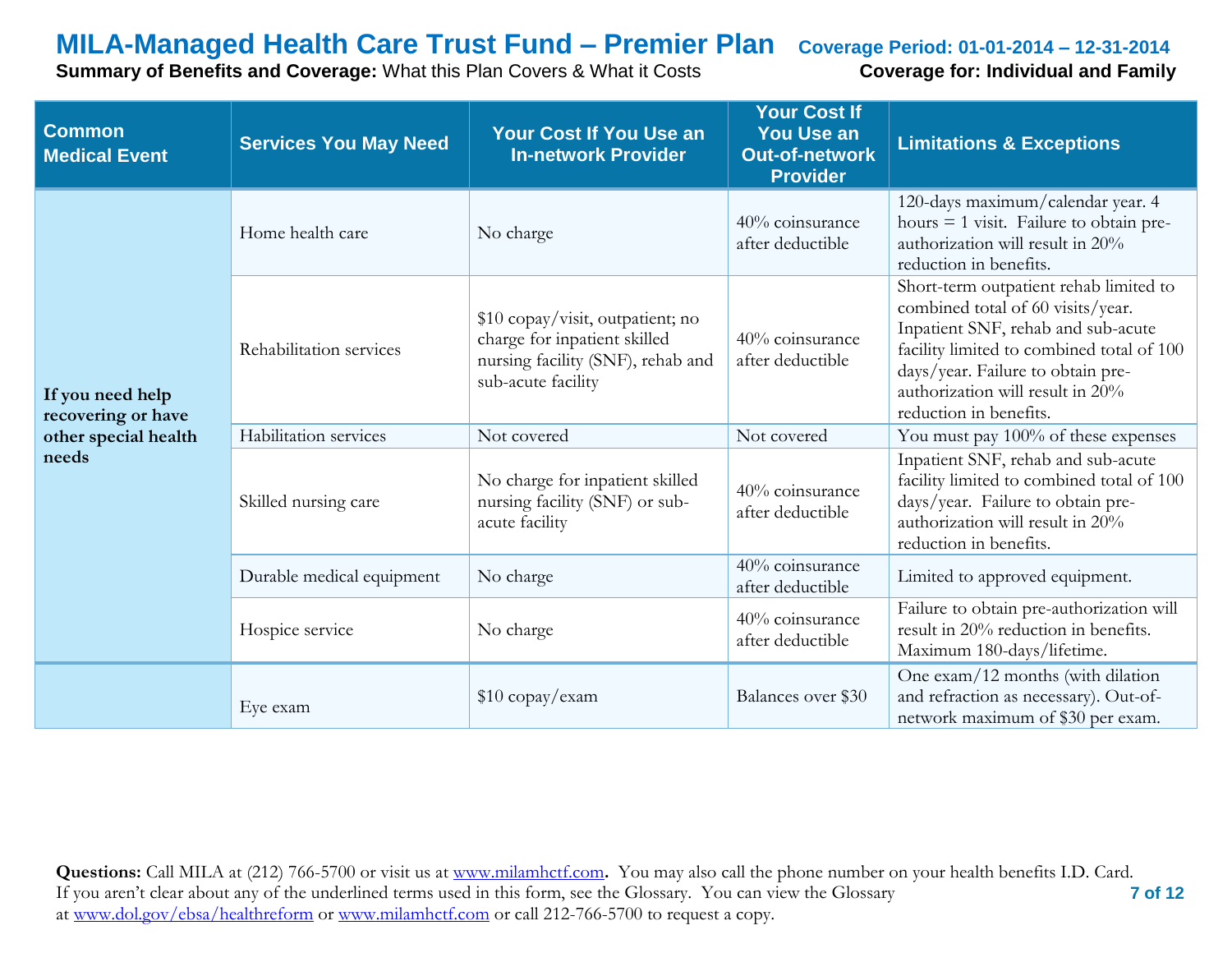**Summary of Benefits and Coverage:** What this Plan Covers & What it Costs **Coverage for: Individual and Family** 

| <b>Common</b><br><b>Medical Event</b>     | <b>Services You May Need</b> | <b>Your Cost If You Use an</b><br><b>In-network Provider</b> | <b>Your Cost If</b><br><b>You Use an</b><br><b>Out-of-network</b><br><b>Provider</b>      | <b>Limitations &amp; Exceptions</b>                                                                                                                  |
|-------------------------------------------|------------------------------|--------------------------------------------------------------|-------------------------------------------------------------------------------------------|------------------------------------------------------------------------------------------------------------------------------------------------------|
| If your child needs<br>dental or eye care | Glasses                      | \$15 copay/glasses plus 80% of<br>balance over \$100         | Frames - No<br>charge up to \$40;<br>Lenses - no charge<br>up to $$25$ (single<br>vision) | Frames - one/every 24 months; lenses -<br>one/every 12 months. Out-of-network<br>limit of \$40 for frames and \$25 for<br>single vision lenses       |
|                                           | Dental check-up              | No Charge                                                    | No Charge up to<br>allowable amount                                                       | Limit 2/year. For out-of-network<br>providers, you are responsible for<br>difference between allowable amount<br>and out-of-network dentist charges. |

### **Excluded Services & Other Covered Services:**

| Services Your Plan Does NOT Cover (This isn't a complete list. Check your policy or plan document for other excluded services.)                |                                                                                                                                            |                                                                                                                                 |  |  |
|------------------------------------------------------------------------------------------------------------------------------------------------|--------------------------------------------------------------------------------------------------------------------------------------------|---------------------------------------------------------------------------------------------------------------------------------|--|--|
| • Cosmetic surgery (except for accidental injury<br>or congenital abnormality of dependent child)<br>• Habilitation services<br>• Hearing aids | • Infertility treatment (aids to conception,<br>actual or attempted impregnation or other<br>fertilization expenses)                       | $\bullet$ Long-term care<br>· Weight loss programs (discounts available<br>through Cigna Healthy Rewards Program)               |  |  |
|                                                                                                                                                |                                                                                                                                            |                                                                                                                                 |  |  |
| services.)                                                                                                                                     | Other Covered Services (This isn't a complete list. Check your policy or plan document for other covered services and your costs for these |                                                                                                                                 |  |  |
| • Acupuncture (all conditions including<br>acupressure to max of \$80 benefit/visit, in-                                                       | • Dental care (Adult) (annual benefit maximum<br>\$2,500 and lifetime maximum orthodontia<br>benefit of $$1, 500$                          | • Private-duty nursing (outpatient, 70 visits/year;<br>one visit $=$ 4 hours)<br>• Routine eye care (Adult) (exams one/12 mos., |  |  |
| network only)                                                                                                                                  | • Non-emergency care when traveling outside the                                                                                            | frames one/24 mos., lenses one/12 mos.)                                                                                         |  |  |
|                                                                                                                                                |                                                                                                                                            |                                                                                                                                 |  |  |
| • Bariatric surgery (if medically necessary)                                                                                                   | U.S. (limited to residents of US)                                                                                                          | • Routine foot care (\$1,000 max/calendar year)                                                                                 |  |  |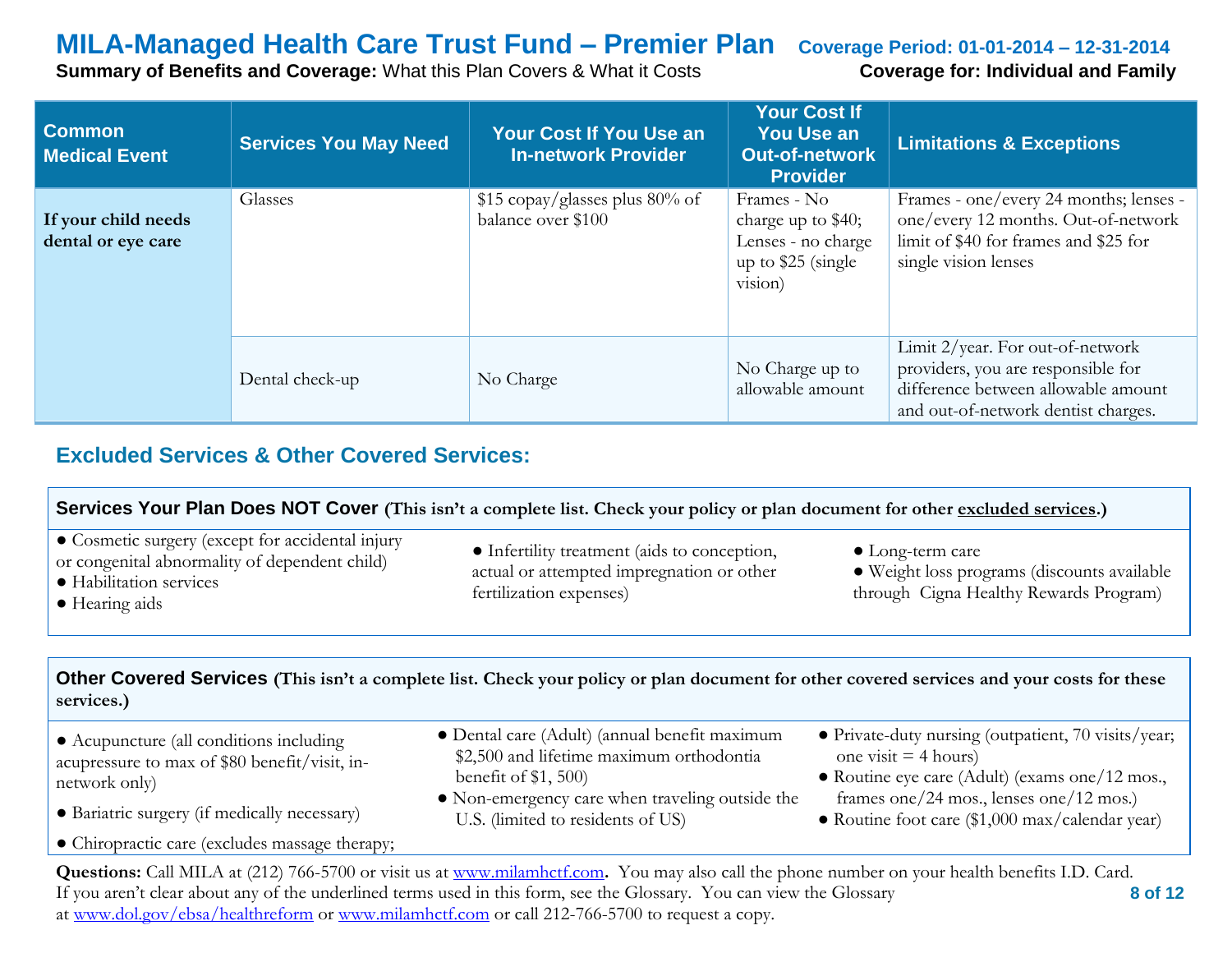maximum of 60 visits/year)

#### **Your Rights to Continue Coverage:**

If you lose coverage under the Plan, then, depending upon the circumstances, Federal and State laws may provide protections that allow you to keep health coverage. Any such rights may be limited in duration and will require you to pay a premium. Other limitations on your rights to continue coverage may also apply.

For more information on your rights to continue coverage, contact the Plan at MILA Managed Healthcare Trust Fund, 111 Broadway, Suite 502, New York, NY 10006-1901; Phone (212) 766-5700. You may also contact your state insurance department, the U.S. Department of Labor, Employee Benefits Security Administration at 1-866-444-EBSA (3272) or www.dol.gov/ebsa/healthreform, or the U.S. Department of Health and Human Services at 1-877- 267-2323, option 4, x61565 or www.cciio.cms.gov.

#### **Your Grievance and Appeals Rights:**

If you lose coverage under the Plan, then, depending upon the circumstances, Federal and State laws may provide protections that allow you to keep health coverage. Any such rights may be limited in duration and will require you to pay a premium. Other limitations on your rights to continue coverage may also apply. For more information on your rights to continue coverage, contact the Plan at MILA Managed Healthcare Trust Fund, 111 Broadway, Suite 502, New York, NY 10006-1901; Phone (212) 766-5700. You may also contact your state insurance department, the U.S. Department of Labor, Employee Benefits Security Administration at 1-866-444-EBSA (3272) or www.dol.gov/ebsa/healthreform, or the U.S. Department of Health and Human Services at 1-877-267-2323, option 4, x61565 or www.cciio.cms.gov.

### **Does this Coverage Provide Minimum Essential Coverage?**

The Affordable Care Act requires most people to have health care coverage that qualifies as "minimum essential coverage." **This plan does provide minimum essential coverage.** 

### **Does this Coverage Meet the Minimum Value Standard?**

The Affordable Care Act establishes a minimum value standard of benefits of a health plan. The minimum value standard is 60% (actuarial value). **This health coverage does meet the minimum value standard for the benefits it provides.** 

### **Language Access Services:**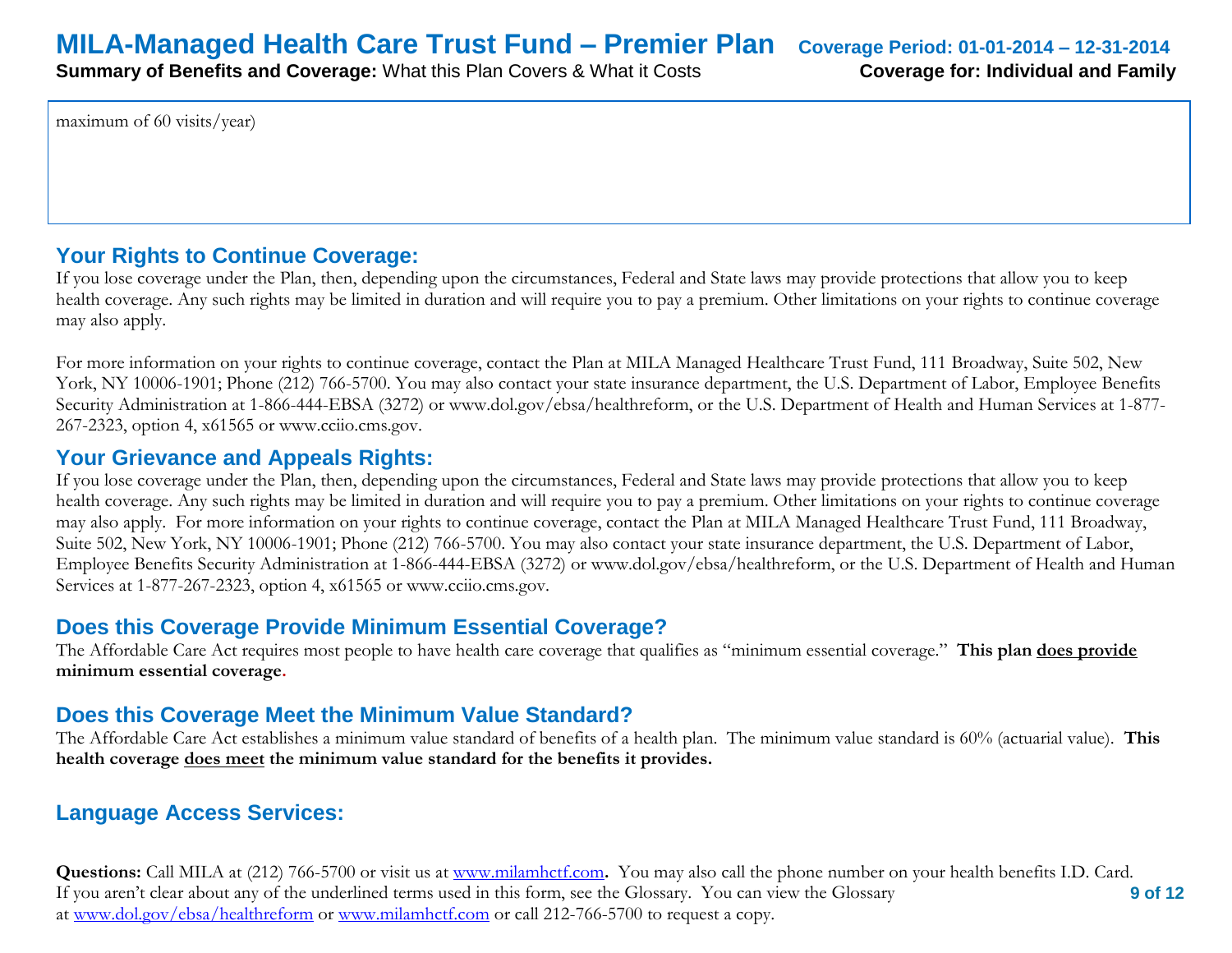#### **Summary of Benefits and Coverage:** What this Plan Covers & What it Costs **Coverage for: Individual and Family**

 SPANISH (Español): Para obtener asistencia en Español, llame al 212-766-5700. TAGALOG (Tagalog): Kung kailangan ninyo ang tulong sa Tagalog tumawag sa 212-766-5700. NAVAJO (Dine): Dinek'ehgo shika at'ohwol ninisingo, kwiijigo holne' 212-766-5700. CHINESE (中文): 如果需要中文的帮助,请拨打这个号码 212-766-5700.

–––––––––––––––*To see examples of how this plan might cover costs for a sample medical situation, see the next page.–––––––––––*–––––––––––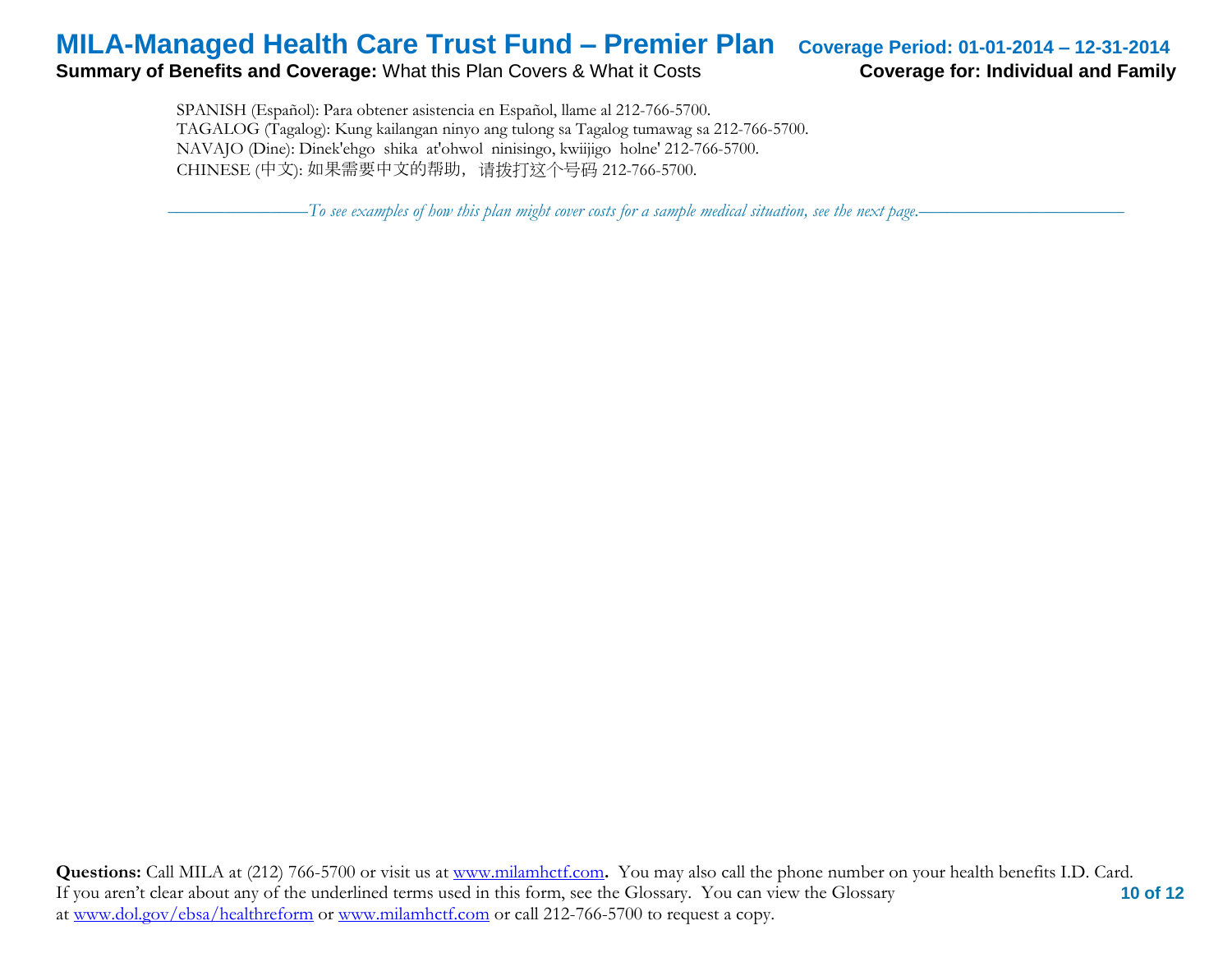**Summary of Benefits and Coverage:** What this Plan Covers & What it Costs **Coverage for: Individual and Family** 

## **About these Coverage Examples:**

These examples show how this plan might cover medical care in given situations. Use these examples to see, in general, how much financial protection a sample patient might get if they are covered under different plans.



**This is not a cost estimator.** 

Don't use these examples to estimate your actual costs under this plan. The actual care you receive will be different from these examples, and the cost of that care will also be different.

See the next page for important information about these examples.

| <b>Having a baby</b> |
|----------------------|
| (normal delivery)    |

- Amount owed to providers: \$7,540
- **Plan pays** \$7,480
- **Patient pays** \$60

#### **Sample care costs:**

| Total                      | \$7,540 |
|----------------------------|---------|
| Vaccines, other preventive | \$40    |
| Radiology                  | \$200   |
| Prescriptions              | \$200   |
| Laboratory tests           | \$500   |
| Anesthesia                 | \$900   |
| Hospital charges (baby)    | \$900   |
| Routine obstetric care     | \$2,100 |
| Hospital charges (mother)  | \$2,700 |
|                            |         |

#### **Patient pays:**

| Deductibles          |      |
|----------------------|------|
| Copays               | \$30 |
| Coinsurance          |      |
| Limits or exclusions | \$30 |
| Total                | \$60 |

#### **Managing type 2 diabetes** (routine maintenance of

a well-controlled condition)

- **Amount owed to providers: \$5,400**
- **Plan pays** \$4,910
- **Patient pays** \$490

#### **Sample care costs:**

| Prescriptions                  | \$2,900 |
|--------------------------------|---------|
| Medical Equipment and Supplies | \$1,300 |
| Office Visits and Procedures   | \$700   |
| Education                      | \$300   |
| Laboratory tests               | \$100   |
| Vaccines, other preventive     | \$100   |
| Total                          | \$5,400 |

#### **Patient pays:**

| Deductibles          | \$0   |
|----------------------|-------|
| Copays               | \$410 |
| Coinsurance          | $\$0$ |
| Limits or exclusions | \$80  |
| Total                | \$490 |
|                      |       |

**NOTE: The Coverage Examples are based on treatment which the government assumes the average patient will require. The costs which a MILA participant will pay will depend upon the actual treatment he or she receives.**